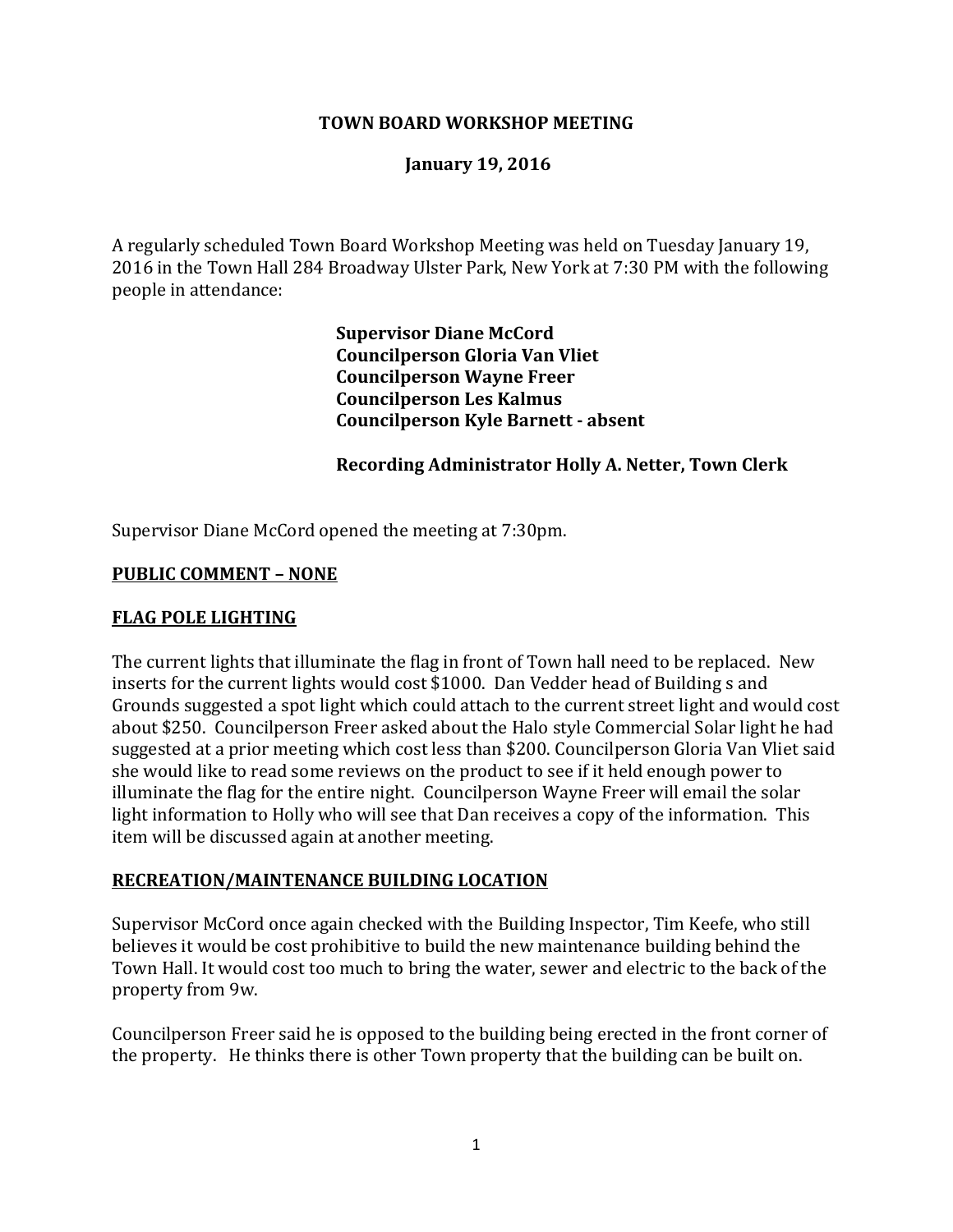The size of the Schryver Street property is a question that needs to be determined. The current building is being used by the Port Ewen Water and Sewer Department. Councilperson Freer has visited the site but was unsure where the property lines fell. He believes there is adequate space to accommodate the new structure and the property has water, septic, electric and oil used for heating. Councilperson Freer also suggested using the property at the Transfer Station and there would be room for expansion in the future possibly for the Highway to house equipment at the lower end of Town. Concerns of the Transfer Station being a remote location and more costly to put in water and septic was discussed.

If there is no other solution Councilperson Gloria Van Vliet said they will have to go with the location in front of Town Hall because the building is needed. Supervisor McCord said trees can be planted to buffer the new building and eventually the structure would be covered. The original intent was to place the building on the Town Hall property so it can be funded from the Capital account and proceeds from the sale of the old building would also be used to offset the cost.

## **TRANSFER STATION**

Curt Dankelman has been having trouble with the current company that removes the tires from the Transfer Station. He will be using Bob's Tires of Connecticut as of February 1st. Councilperson Freer will check on how many tires are left at the Transfer Station.

## **KATHY ROBINSON – HARVEST MOON DANCE – TABLED KATHY DID NOT SHOW**

### **TECH BUILDING SERVICES POSTPONED TO FEBRUARY 16, 2016**

TBS was unable to make this meeting and has been rescheduled for February 16, 2016.

### **COMPREHENSIVE PLAN**

Letters have been mailed out to solicit interest in serving on the Comprehensive Plan Committee. Names of several people were discussed at a prior meeting and Supervisor McCord has sent a letter to see if they are interested in serving on the committee. Councilperson Van Vliet said she was surprised the letters went out since Councilperson Barnett said the consultant we choose would give guidance on how many and who should serve on this type of committee. As mentioned before Scenic Hudson has offered their mappers to assist the Town. A meeting of Scenic Hudson, Greenway and local waterfront revitalization committee was suggested to see if there is grant opportunity that would encompass the whole thing. Susan Cahill from the Planning Board in City of Kingston shared a list of the lowest bidders they had for their comprehensive plan which included Fairweather Consulting, River Street, BFJ Planning, Shuster & Turner, Greenplan Inc, Barton & Logudice H2M, and Gilmour Planning.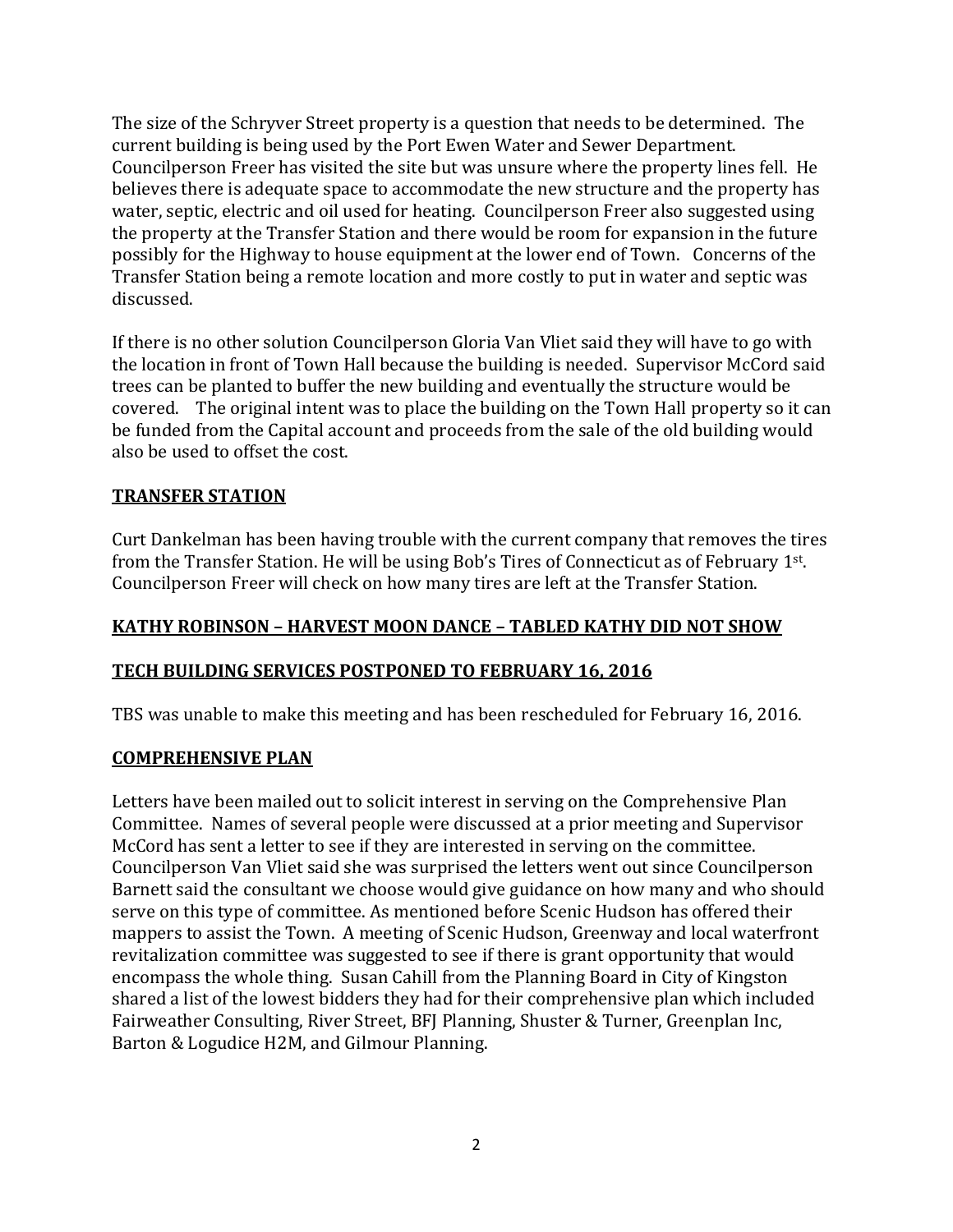## **RFP FOR COMPREHENSIVE PLAN CONSULTANT (SCENIC HUDSON & UC PLANNING)**

A RFP for will need to be advertised. Supervisor McCord will see if she can get a copy of the RFP from the City of Kingston.

## **TOWN REZONING FEES – DRAFT RESOLUTION**

A copy of the Resolution to implement rezoning fees was given to all Board Members. It will be voted on at the Town Board meeting.

## **HABER PERMISSIVE REFFERENDUM**

The 30 Permissive Referendum has passed for the purchase of the portion of the paper Street (Grove Street). We received the check in the amount of \$250 from Bill & Cindy Haber which has been turned over to the bookkeeper for deposit. The property description needs to be sent to Paul Kellar so a deed can be drawn up.

# **DICK WILLIAMS LANE / PILOT LETTER – BIRCHEZ**

Steven Aaron called Diane to say he still needed to get a few items together and therefore was not going to be able to make the meeting. Another check list of what needs to be done has been given to Mr. Aaron. Mr. Aaron and his new chief of staff, Nicky Woener will work on the list and he hoped he may be able to make the next meeting. Supervisor McCord also gave the Board a copy of the Birchez at Esopus Housing Tax Abatement Agreement which was sent to Mr. Aaron on January 12, 2016

# **PRESENTATION CHURCH PROPERTY**

A request was made to have another copy of contract emailed to the archdiocese for their review.

# **SOLAR RANDOLPH**

There will be a company coming to make a presentation on January  $20<sup>th</sup>$  at 9am for the Transfer Station Solar project at the transfer Station.

# **AGREEMENT BETWEEN THE TOWN & BOCES FOR SHELTERING SITE**

The Contract between Ulster County Boces and Town of Esopus to use the Town Hall Community Room as a Secondary Sheltering site has been fully executed and proof of insurance has been submitted.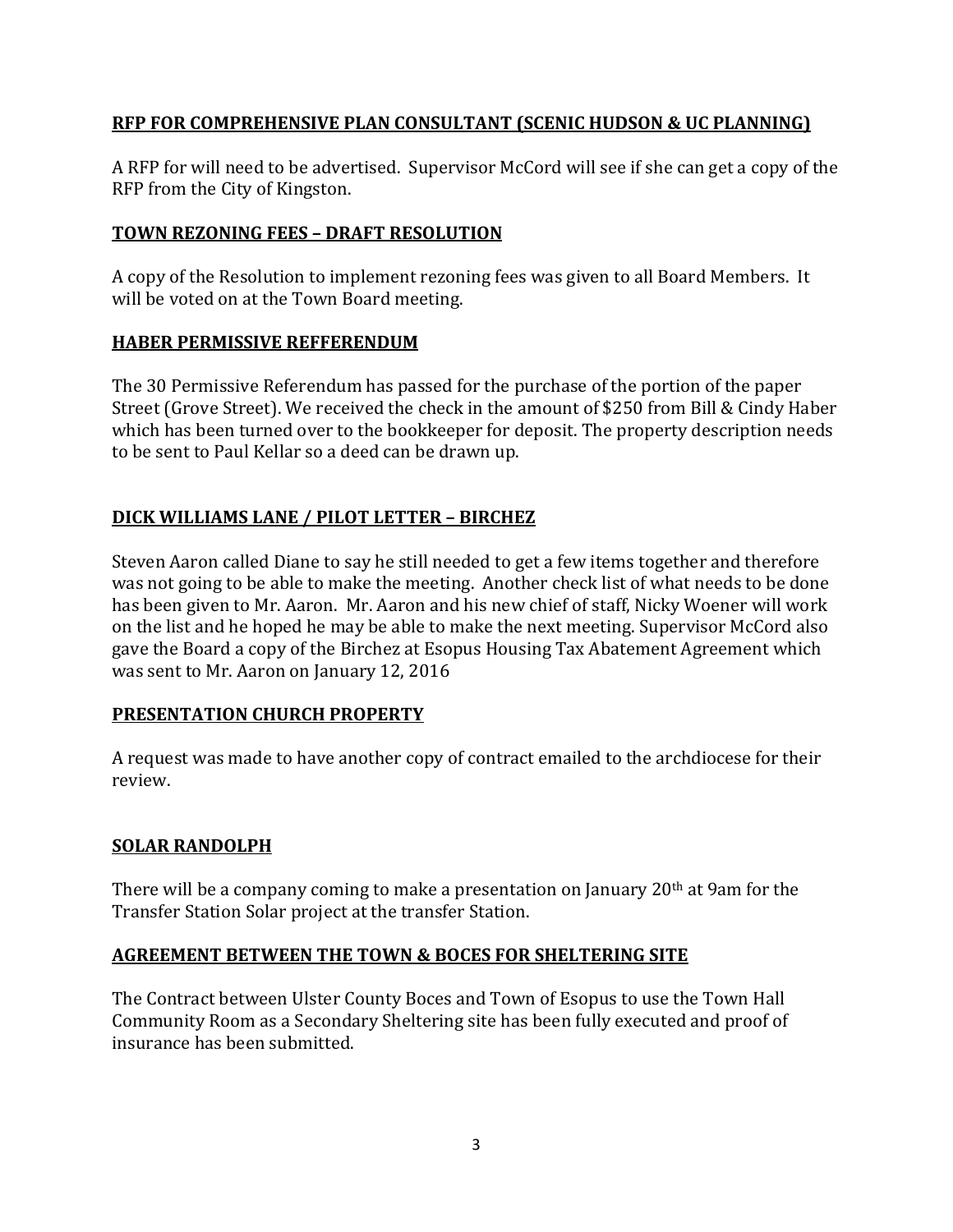## **ANNA DEVINE SCHOOL**

The application and fee for the proposed renovation of the Anna Devine School has been received by the Planning Board. Supervisor McCord said their plans require a zoning change which takes time. The developers need to know whether the change is possible by May. Supervisor McCord said it is something they must keep on top of.

## **SEAN MURPHY ESQ – DANGEROUS DOG**

Sean Murphy has been hired to deal with a dangerous dog case.

## **UNION NEGOTIATIONS**

Union Negotiations are being held January 29th at 9am at Town Hall. Supervisor McCord and Councilperson Barnett will continue the negotiations. Supervisor McCord said she has reached out to James Roemer and he is willing to assist them in the negotiations.

# **CODE REVISIONS – MYLES PUTMAN**

Myles is still working on the zoning revisions and local laws that need to be changed. Councilperson Freer asked if Supervisor McCord would check on the progress he has made rezoning the 9w corridor. Councilperson Van Vliet said she is not sure whether that request had been put on the back burner.

# **ASSOCIATION OF TOWNS**

Supervisor McCord said she would like to attend the Association of Towns meeting with Deputy Supervisor Kathy Quick for one day. Councilperson Van Vliet has attended in the past and she felt more than one day was needed. Councilperson Gloria Van Vliet suggested staying Monday & Tuesday. Topic will be discussed further at another meeting.

# **RESIGNATION – KEVIN BRYANT, SPECIAL PROSECUTER**

Kevin Bryant has tendered his resignation letter. He has accepted a new position for the City of Kingston and is unable to continue as Special Prosecutor for the Town of Esopus. He has arranged for coverage in the Court allowing the Board time to find a replacement. In his letter he recommended three attorneys whom he thought would serve the Town well. Town Clerk will advertise the vacancy in the Daily Freeman and will send correspondence to the Ulster County Bar Association. Resumes will be directed to Holly Netter, Town Clerk and interviews will be set up for the second workshop of February.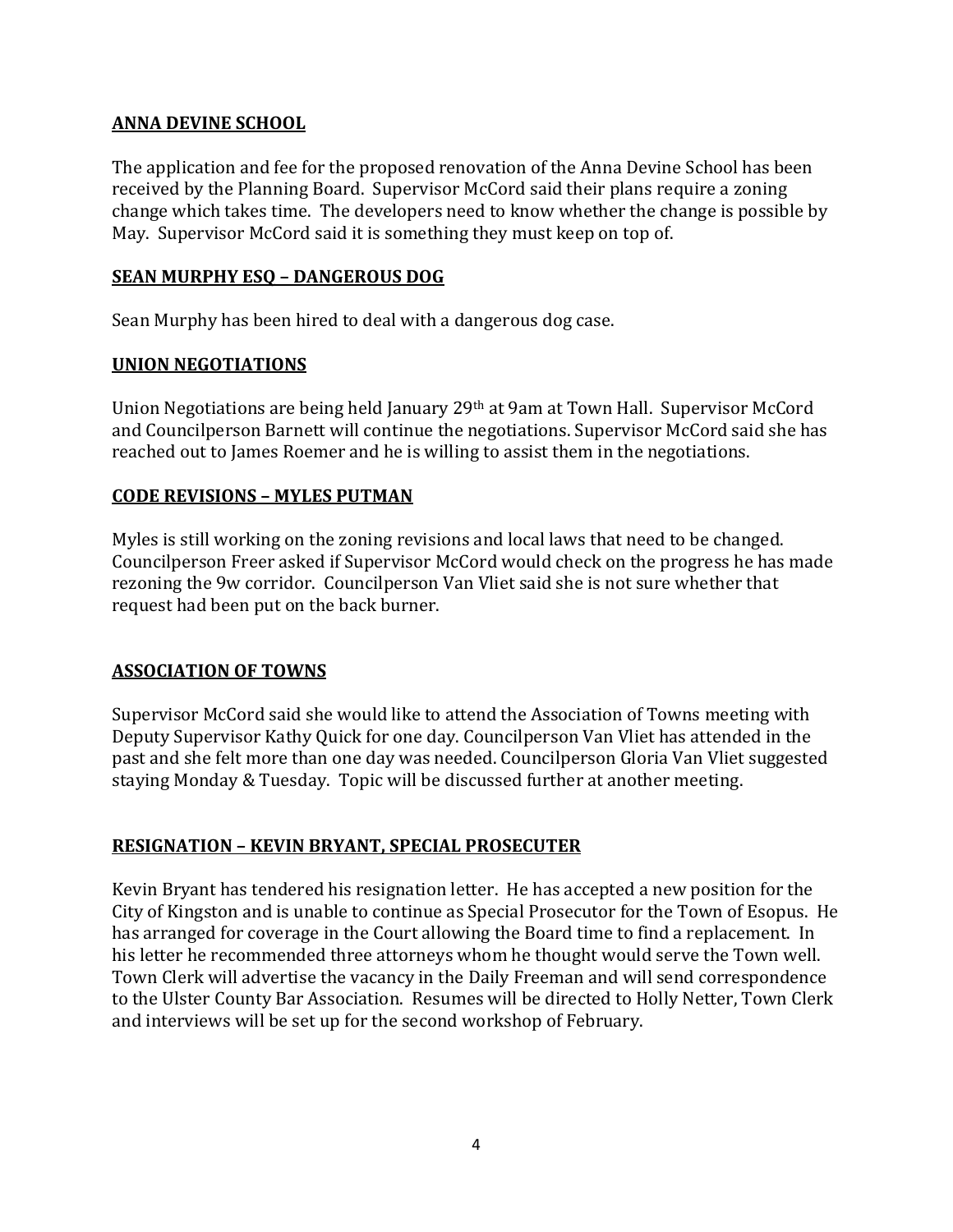## **RESIGNATION LARRY VAN VLIET - WATER SEWER BOARD**

Larry Van Vliet has submitted a resignation letter to the Water Board. The Town Clerk will run an ad seeking volunteers for the Environmental Board, Assessment Board of Reviews and Water Sewer Boards in the Daily Freeman.

#### **RESIGNATION MICHAEL MINOR – PLANNING BOARD**

Michael Minor has resigned from the Planning Board. Robert Brakman had been interviewed previously for a prior vacancy to the Planning Board. At that time there was only one vacancy available. Mr. Brakman is still interested in joining the Planning Board and has already attended some of their meetings. All Board members were aware of Mr. Brakman's qualifications and thought he would be an asset the Board. A resolution to appoint Mr. Brakman to the Planning Board will be presented at the January Town Board Meeting.

### **TOWN JEEP – UNSAFE CONDITION**

The Town Jeep used for running to the post office and bank is beyond repair. The Jeep will have to go up for auction with a reserve equal to the salvage value.

### **PERSONAL VEHICLE USE FOR OFFICE ERRANDS**

Board members asked why we can't use the other Town jeep for running to the bank and other town use. Councilperson Freer said maybe we have to look at what errands are being run and see if they can be cut back. He asked why the payroll has to be delivered to the credit unions on a weekly basis verses processing them Direct Deposit. The Bookkeeper will be asked if we can send that check electronically to those banks and why we are not able to offer direct deposit through Green County. Supervisor McCord will ask the Building Department if it is possible to use the jeep and work out a schedule. The Assessors also utilize the Town Jeep.

### **ZBA MARYANNE STACCIO – UNION CENTER RD.**

The Staccio family has a case before the ZBA. The property is on Ulster Ave and has a lot of land locked property. Myles told Supervisor McCord there is a new rule regarding the open development area in New York State which gives the person the ability to develop a land locked parcel with the access on an easement. It is unclear what Myles' position is on this matter. Fred Zimmer, Planning Board member said it opens the Town up for liability of maintaining the road should a neighbor not make the path passable. If Mrs. Staccio does not get the variance she may ask the Town Board for assistance. Councilperson Freer recalls in the courts a few years ago; if the State and Town enacts this rule, neighbors would not have any other choice but to give an easement. Fred said a lot of our land locked properties are set deep. The properties have rock, swamp, and grade topography to deal with and would be a pandora's box. The Board will leave it open for discussion and hope Councilperson Barnett may be knowledgeable in this area.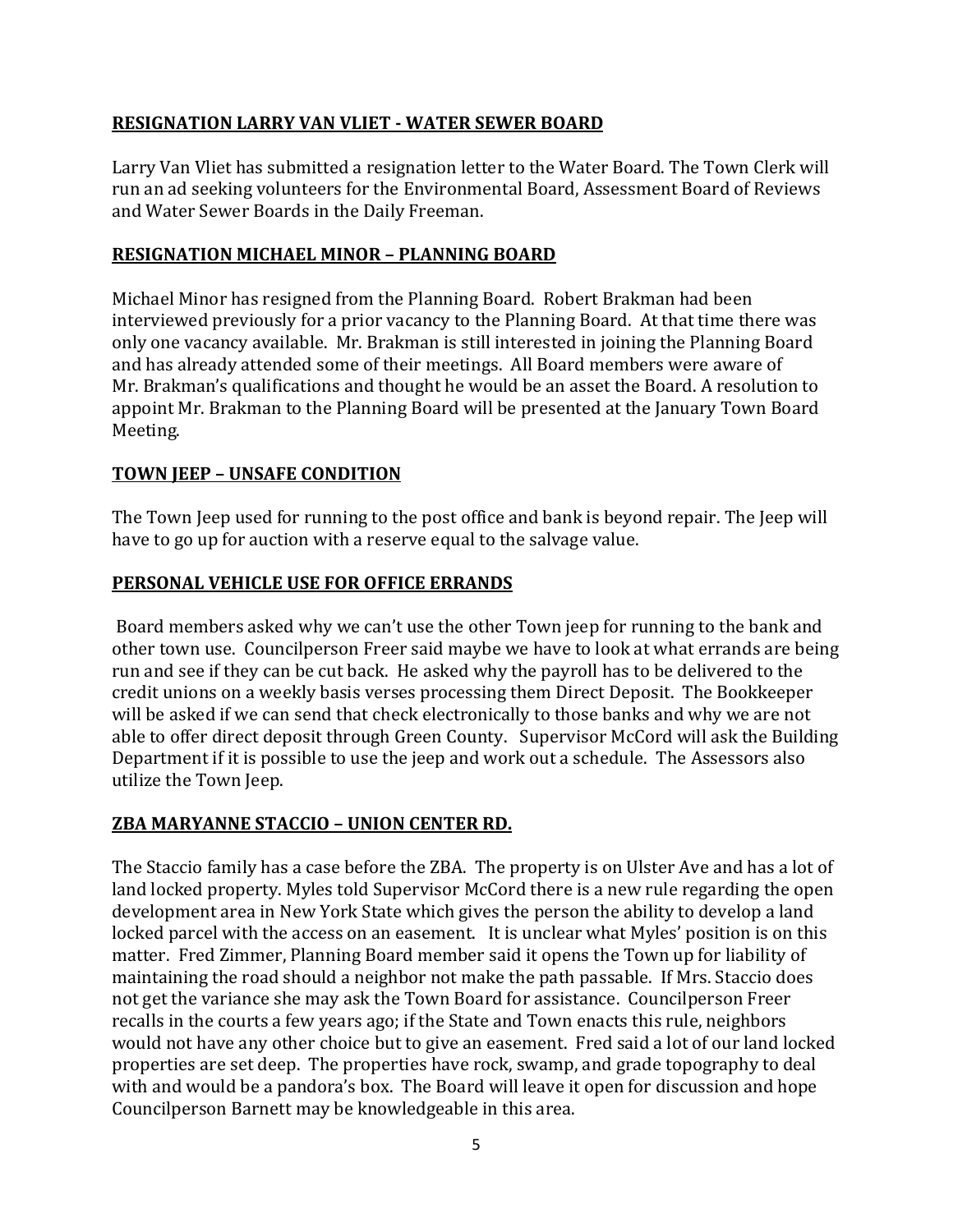## **CLOUGH HARBOUR & ASSOCIATES AGREEMENT**

The contract has been received and signed according to the organization meeting on January 1, 2016.

# **RENEWAL MARSHALL & STERLING CONTRACT 2016**

The contract has also been received and signed according to the Organization Meeting on January 1, 2016.

# **NIMIR**

NYMIR has recommended the Municipality contemplate passing a resolution to ban weapons in the workplace. Supervisor McCord asked how the Board felt about people carrying guns on Town Property without the recommended training. Councilperson Freer said he did not have a problem with police or peace officers, the more the better. If they take the training they would be entitled. There are many different levels of restrictions. The Board needed time to review the information. February 1<sup>st</sup> the topic will be revisited. No restrictions can be placed without a resolution. A review of our cyber security will also be conducted to make sure everything is up to par.

# **RESOLUTION REQUESTING REFORM OF NYS PUBLIC EDUCATION FUNDING- TABLED UNTIL 2/1/16**

The question was asked where the Resolution originated. It was a pending item from Councilperson Barnett who was absent from this meeting. The Board will review and talk about it at the next workshop on February 1, 2016.

### **RFP FOR TRANSFER STATION**

Councilperson Van Vliet reminded everyone the RFP for operation of the Transfer Station was due February 1, 2016 at 11:00 am. Holly Netter, Town Clerk, advertised the ad 3 times in the Times Union, Times Harold Records, Poughkeepsie Journal and Daily Freeman. The information regarding the RFP was also placed on our website for easy access.

A discussion continued regarding the need for the Town to have a credit card. Once again we ran into an issue where the Town does not have a credit card and someone needed to use their personal account to make a purchase. This matter had been previously discussed and it was agreed a card is needed.

**A MOTION WAS MADE BY COUNCILPERSON FREER TO DIRECT THE PROPER PEOPLE TO CONTACT THE BANK TO OBTAIN PAPERWORK TO GET A CREDIT CARD ON BEHALF OF THE TOWN. THE MOTION WAS SECONDED BY COUNCILPERSON GLORIA VAN VLIET. ALL MEMBERS PRESENT WERE IN FAVOR, MOTION CARRIED.**